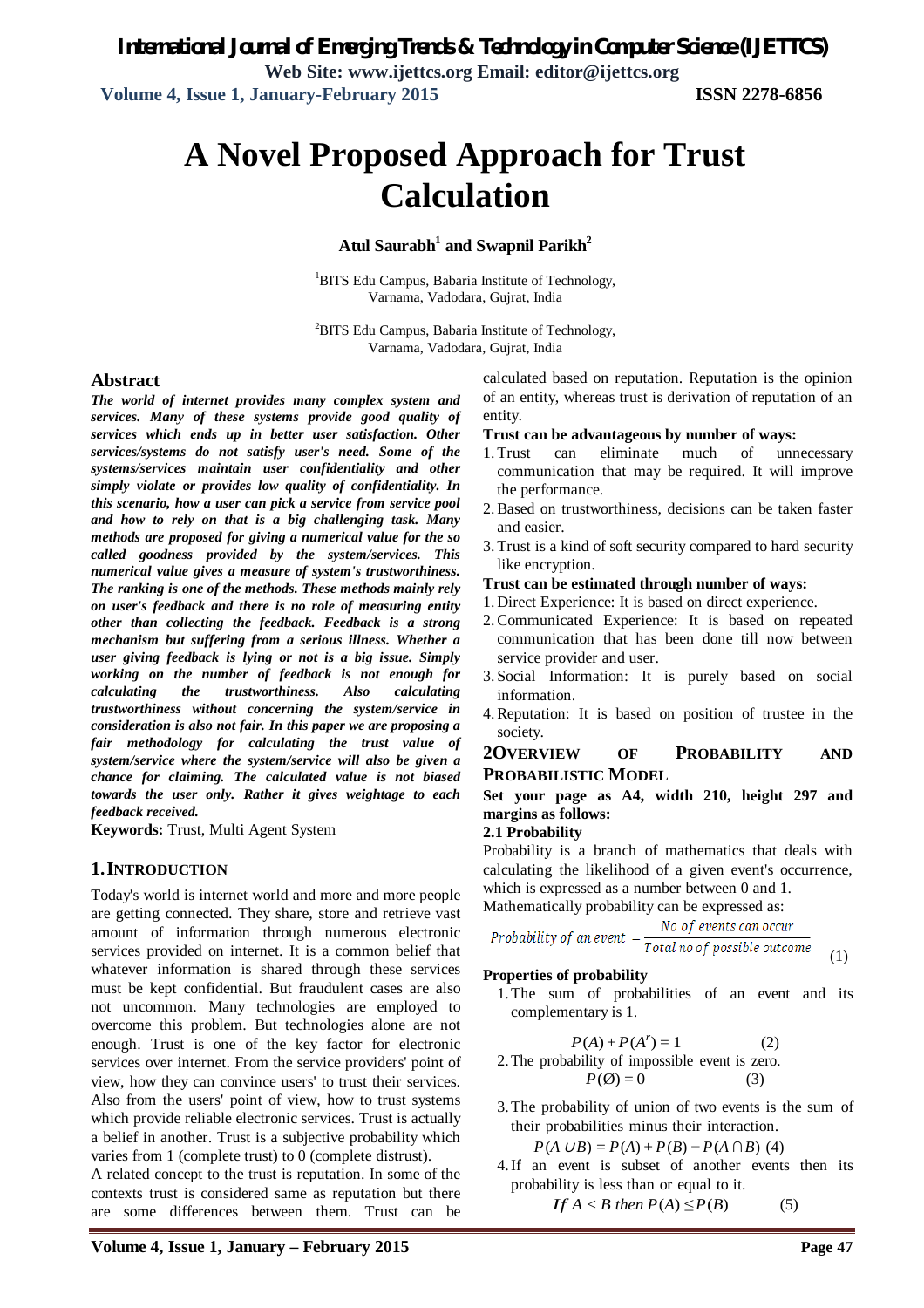## *International Journal of Emerging Trends & Technology in Computer Science (IJETTCS)* **Web Site: www.ijettcs.org Email: editor@ijettcs.org**

 **Volume 4, Issue 1, January-February 2015 ISSN 2278-6856**

#### **2.2 Bayes' Theorem**

Reverend Thomas Bayes' proved most important theory in statistics: Let T denotes "theory" and D denote "Data". Then probability of theorem being true, given that the data has been observed is –

$$
P(T|D) = P(D|T)P(T)/P(D)
$$
 (6)

Where,

$$
P(D) = P(D/T)P(T) + P(D/T^r)P(T^r)
$$
 (7)  
Where, T' being the event that the theory is false.

#### **2.3 Random Variable**

A Random Variable is a function or mapping f:  $E \rightarrow R$ from event space to real number. In other words, a random variable is a way to associate an event with a number.

1. Let an experiment of tossing coin is made. The event space is  $\{H, T\}$ . Let the function is defined as  $f(H)=3$  and  $F(T)=2$ . So, the event of coming up H is associated with 3 and that of T is associated with 2. So, f: $E \rightarrow R$  is a random variable.

#### **2.4 Stochastic Process**

A Stochastic Process (SP) is nothing but a collection of random variables to express the evolution of any system. The evolution of any system must have a start point and final point. The start point is always known to us. But the final point depends upon various conditions that a system met during its evolution. Again, the system does not reach final point immediately after start point. There may have been many intermediate points. By introducing intermediate points, a system is allowed to take any random path to reach the final point. Also there may be more than one final point in which system can stay.

The Stochastic Process normally depicted as in figure-1.



#### **2.5 Markov Chain**

As described earlier, Markov Chain is a stochastic process in which future point (either intermediate point or final point) depends only on the current intermediate point. Markov property can also be called as memory less property as the state of the system at future time  $t_{n+1}$  is decided by the system state at the current time  $t_n$  and does not depend on the state at earlier time instance  $t_1, t_2, t_3...$  $t_n$ . In general term, the distribution of where to go next depends on where the system is now not on where the system have been. Markov chains are the combinations of probabilities and matrix operations. Markov chain models a process that proceeds in steps (time, sequence, trial, etc.); like a series of probability trees. This model can be in one "state" in each step. When the next step occurs, the process can be in the same state or move to another state. These movements are defined by probabilities. One can always find the probabilities of being in any given state

many steps into the process. The Markova chain can be demonstrated using a transition diagram. The state of the diagram represents the intermediate point of the stochastic process. The advancement from the one state to another depends only upon the current state and not on the previous state of the system. The above transition diagram represents an evolution of the system where S1, S2, and S3 are states of the system. The arrow represents the transition from one state to another state. The weight of the transition arrow represents the chance or the probability for the transition.

If the system's current configuration is

$$
C = \begin{bmatrix} a \\ b \\ 1 - (a + b) \end{bmatrix}
$$

then that means the probability that the system is in state  $S_1$  is a, in  $S_2$  is band obviously in  $S_3$  is (1-(a+b)). Again if probability that that the system can migrate from  $S_1$  to  $S_2$ is  $p_1$ ,  $S_2$  to  $S_1$  is  $p_2$  and so on then that matrix, called transition matrix, can be represented as:

$$
T = \begin{bmatrix} p1 & p2 & 1 - (p1 + p2) \\ p3 & p4 & 1 - (p3 + p4) \\ p5 & p6 & 1 - (p5 + p6) \end{bmatrix}
$$

We can predict the future state of the system from equation-8

$$
F = C^*T \tag{8}
$$

This matrix multiplication represents the next configuration of the state. The row of resultant column matrix represents the next probability of the corresponding state.

#### **3 LITERATURE SURVEY AND RELATED WORK**

#### **3.1 On How Agents Make Friends: Mechanism for Trust Acquisition**

Babak Esfandairi and Sanjay Chandrashekharan had referred simple mechanisms for trust acquisition and propagation. Authors had studied one to one trust acquisition mechanisms. Authors had given propagation model which is uses a directed graph methods to calculate trust for human agents. A problem with their work is that it does not make a distinction between distrust and lack of knowledge about trust.

#### **3.2 Bayesian Network-Based Trust Model**

Yao Wang and Julita Vassileva proposed Bayesian network based trust model. Authors had considered situation where frequent interactions are there between two agents. They have presented a flexible method for presenting differentiated trust.

#### **3.3 FIRE - An Integrated Trust and Reputation Model for Open Multi-Agent Systems**

T. Dong Huynh and Nicholas R. Jennings and Nigel R. Shadbolt had presented novel model named FIRE which is an integrated trust and reputation model for open multiagent systems. Authors claimed that FIRE can be easily adapted to multi domains because of its modularized design and parameterized configuration.

#### **3.4 Modeling Trust in Multi-Agent Systems**

Eli Stickgold, Sam Mahoney, Jonathan Pfautz , Joseph Campolongo and Erik Thomsen had proposed graph based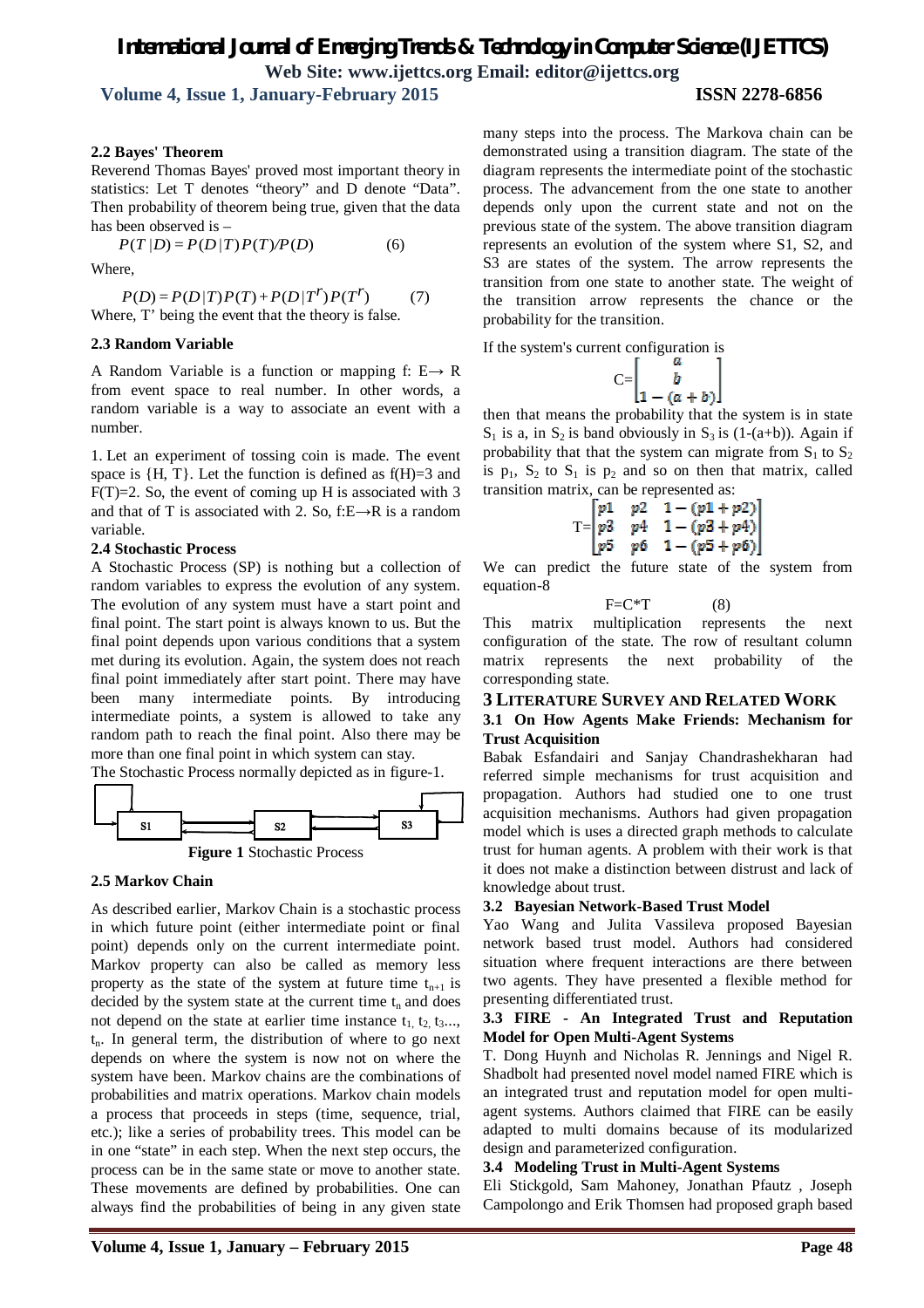## *International Journal of Emerging Trends & Technology in Computer Science (IJETTCS)* **Web Site: www.ijettcs.org Email: editor@ijettcs.org**

#### **Volume 4, Issue 1, January-February 2015 ISSN 2278-6856**

approach for estimating trust for each agent in multi agent systems. In order to achieve above task authors have used Katz Centrality Matric as a measure of trust. The authors claimed that the developed algorithm does not require any hard facts and calculates trust based on relative information.

#### **3.5 SecuredTrust: A Dynamic Trust Computation Model for Secured Communication in Multi-Agent Systems**

Anupam Das and M. Mahfuzul Islam presented a novel and dynamic trust computation model called SecuredTrust for evaluating agents in multi-agent environments. Here authors had analyzed parameters related to the evaluation of trust and then proposed comprehensive quantitative model for calculating trust. They also proposed load balancing algorithm based on analyzed parameters.

#### **3.6 Trust Decision Making in Multi Agent System**

Chris Burnett, Timothy J Norman and Katia Sycara proposed their system considering risk, uncertainty and high dynamicity. Authors had found a new approach to select trustworthy partner. They have given five delegation strategies for trust evaluation which are Simple Delegation, Delegation with Monitoring, Delegate without Monitoring, Delegate with Reputational Incentive and Abstain from Delegation.

#### **4 PROPOSED APPROACH**

After going through some research papers, we are proposing a new general approach for calculating trust for any particular system. Figure-2 shows the flowchart for proposed system. The proposed system has following steps

#### **4.1 Calculating the Initial Trust Value**

Initially the initiator will assign some work to the system with supplied weight and will also calculate the chance of failure. Like this, he will setup the initial trust value for each and every system (the testing stage). Let us suppose we have three suppliers S1, S2 and S3.

#### **4.2 Bayesian Network-Based Trust Model**

Now if at any point of time system S3 say complains that the work get fail due to some other reason like delivery system, then we will use Bayes' theorem to calculate the weight to truth. And the trust will be increased or decreased accordingly.

#### **4.3 Future Calculation**

Now if a buyer is using any system say S2 then the initiator can give the probabilistic view of the chance of failure using the Markov Chain as we have the previous data on which we can predict the future. Now if the buyer reports the failure result, we again calculate the truth weight of the buyer using Bayes Theorem and increase or decrease the trust factor accordingly.

#### **4.4 Future Calculation**

If any system reports that it is recovered from the previous illness, the initiator will first calculate Probability of Truth using Markov Chain. If it is above the threshold value, the initiator will put the system in testing stage. Otherwise the trust will go down to zero.





## **5 PROPOSED APPROACH**

#### **5.1 Conclusion**

We propose a new approach for calculating trust of a particular system. Our proposed approach is parameter independent as it uses weight of a parameter instead of parameter, so it makes our system dynamic. Typical mathematics used in proposed approach is: Probability approach, Bayes theorem and Markov chain model.

#### **5.2 Future Work**

Future work of this report is to implement Trust function, implementation of Markov chain model, implementation of Bayes theorem, and implementation of proposed approach. In the implementation of proposed approach, number of parameter and weight of those parameters will be taken as input and trust value is generated as output of the approach.

### **References**

- **[1]** http://en.wikipedia.org/wiki/Multi-agent\_system, last access on 27th October, 2013.
- **[2]** https://www.google.co.in/url?sa=t&rct=j&q=&esrc=s &source=web&cd=1&cad=rja&ved=0CCYQFjAA&u rl=http%3A%2F%2Fwww.lsi.upc.edu%2F~ia%2Fml uck%2F1\_rm.ppt&ei=ZcJsUvaTNZHirAe\_xIH4CA& usg=AFQjCNFEacH2dSQv5TZrPASwmId1YzMNKg &sig2=a2JnlGJAOr0grxstpWYpRg&bvm=bv.551231 15,d.bmk, last access on 27th October, 2013.
- **[3]** http://en.wikipedia.org/wiki/Procedural\_reasoning\_sy stem, last access on 1st December, 2013.